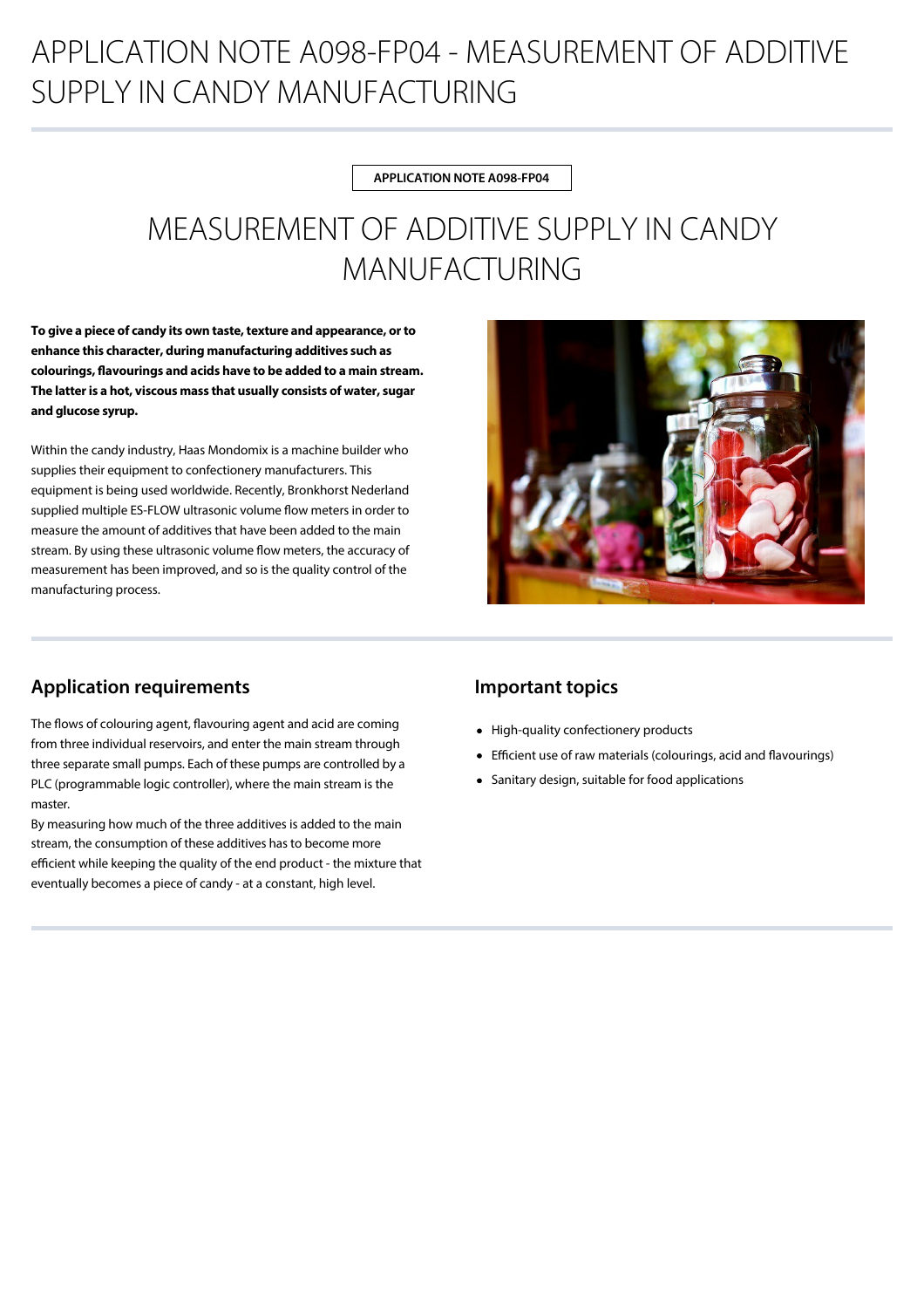### **Process solution**

The Bronkhorst solution consists of 3 [ES-FLOW](https://www.bronkhorst.com/products/liquid-flow/es-flow/) ultrasonic flow meters. Each instrument measures the flow of colouring, flavouring and acid. As these fluids are highly concentrated, only small amounts have to be added. These small amounts can be measured with the ultrasonic flow meter, as the measurement range is within 4 to 1500 ml/min with a precision of +/- 1% Rd. The overall performance and user friendly operation of the [ES-FLOW](https://www.bronkhorst.com/products/liquid-flow/es-flow/) instrument are the main reasons for choosing this device.

[ES-FLOW](https://www.bronkhorst.com/products/liquid-flow/es-flow/) flow meters use [ultrasound](https://www.bronkhorst.com/service-support/technologies/ultrasonic-liquid-flow-measurement/) to measure the volume flow rates of liquids. They are constructed in a stainless steel housing, with a display as part of the device for read-out and control. At the back of the display there is a connector for connection to a pump or a control valve, and with PID control on board, a process can be controlled through the display. As usual with Bronkhorst equipment, PROFIBUS, FLOW-BUS or Modbus protocols for digital communication can be used.



Flow scheme

Especially natural colourings and flavourings are costly agents, and a controlled and efficient use of these substances will gain a better quality product, and will save on raw materials as well. By using the ultrasonic flow meter, the quality control of the process is improved. In the old days, if something went wrong in the manufacturing process, poor quality was observed by looking at the candy at a rather late stage, resulting in entire batches of candy that had to be defined as 'second choice'. In the new way using the [ES-FLOW](https://www.bronkhorst.com/products/liquid-flow/es-flow/) volume flow meter, poor quality - if any - will be detected in an earlier stage.

Depending on the type of candy to be produced, the amounts and types of colourings, flavourings and acids will vary. For one type of candy - a red wine gum, for example - these amounts have to be constant for the entire batch. However, the setup is sufficiently flexible to be used for another type of candy take a green wine gum - after rinsing in between. The amounts of additive will be programmed in the PLC.

In the current process, the ultrasonic flow meter is used for measuring, and sends the measurement values to the PLC. Currently, this procedure is standardised within Haas Mondomix, so that [ES-FLOW](https://www.bronkhorst.com/products/liquid-flow/es-flow/) devices are incorporated as standard option in Haas Mondomix equipment for confectionery manufacturing.

• Interested in how ultrasonic waves can help you measuring low flow rates of liquids? Read our [blog.](https://www.bronkhorst.com/blog/how-to-measure-low-flow-rates-of-liquids-using-ultrasonic-waves/)